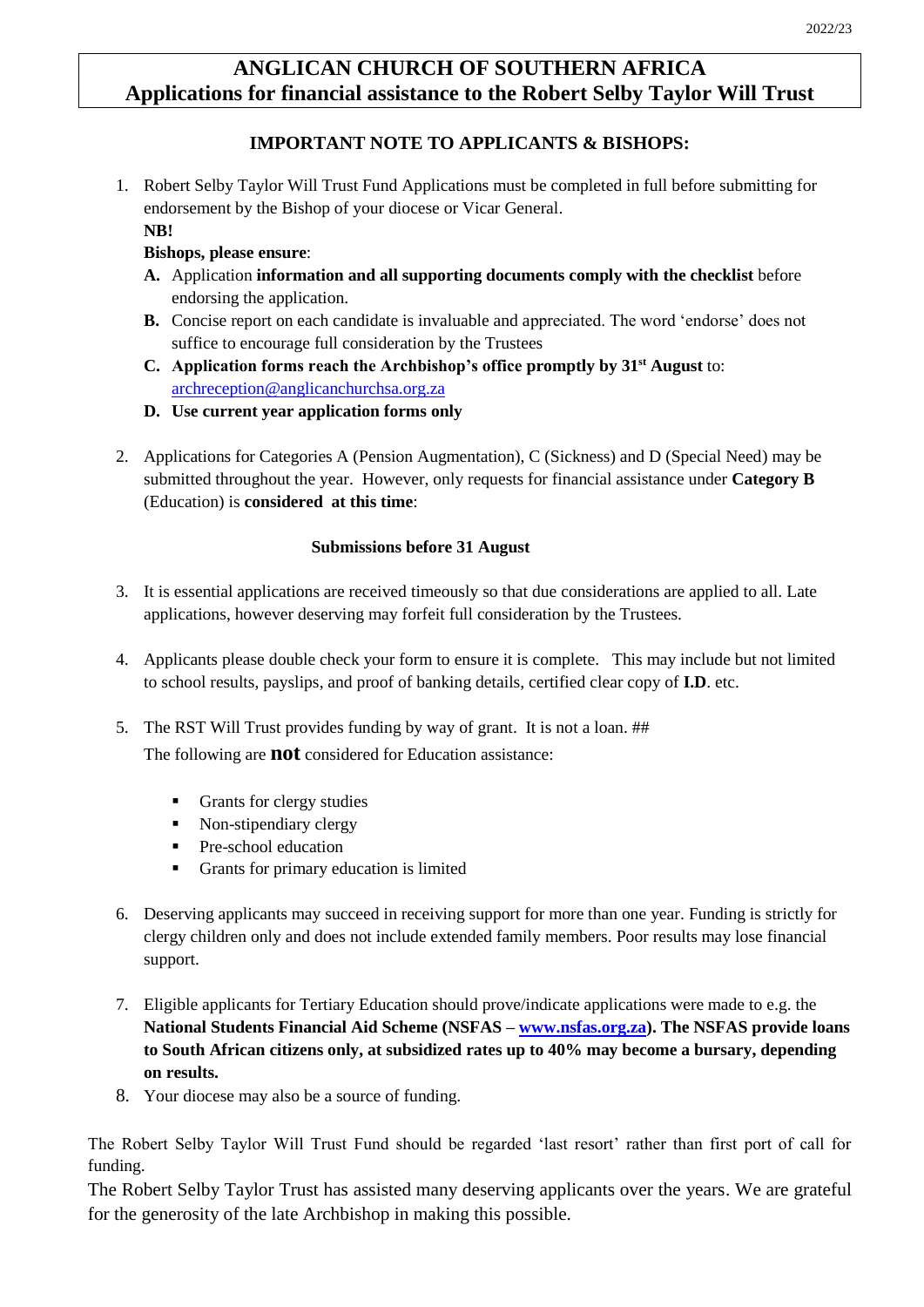# **APPLICATION FOR FINANCIAL ASSISTANCE FROM THE ROBERT SELBY TAYLOR WILL TRUST FUND for 2022/23**

| <b>NAME OF APPLICANT:</b> |                |                                                                             |  |  |  |
|---------------------------|----------------|-----------------------------------------------------------------------------|--|--|--|
| <b>DIOCESE:</b>           |                |                                                                             |  |  |  |
| <b>CATEGORY:</b>          |                | (Please mark with an X which is applicable)                                 |  |  |  |
|                           | A.             | PENSION AUGMENTATION:<br>Answer questions $1 \text{ to } 4$ and $7,8, 8, 9$ |  |  |  |
|                           | <b>B.</b>      | <b>EDUCATION:</b><br>Answer questions 1 to 4 and 5, 8 $\&$ 9                |  |  |  |
|                           | $\mathbf{C}$ . | <b>SICKNESS:</b><br>Answer questions 1 to 4 and 6, 8 $\&$ 9                 |  |  |  |
|                           | D.             | <b>SPECIAL NEED:</b><br>Answer questions 1 to 4 and 7, 8, $\&$ 9            |  |  |  |

### **OBJECTIVES:**

- To supplement the pensions of Clergy of the Anglican Church of Southern Africa (ACSA), who, on retirement, were serving within the borders of ACSA;
- To supplement the stipends of Clergy of ACSA for assisting in the education or maintenance of their children, or to provide funds to contribute to the cost of sickness, or other special expenses, or to make advances for any other personal use.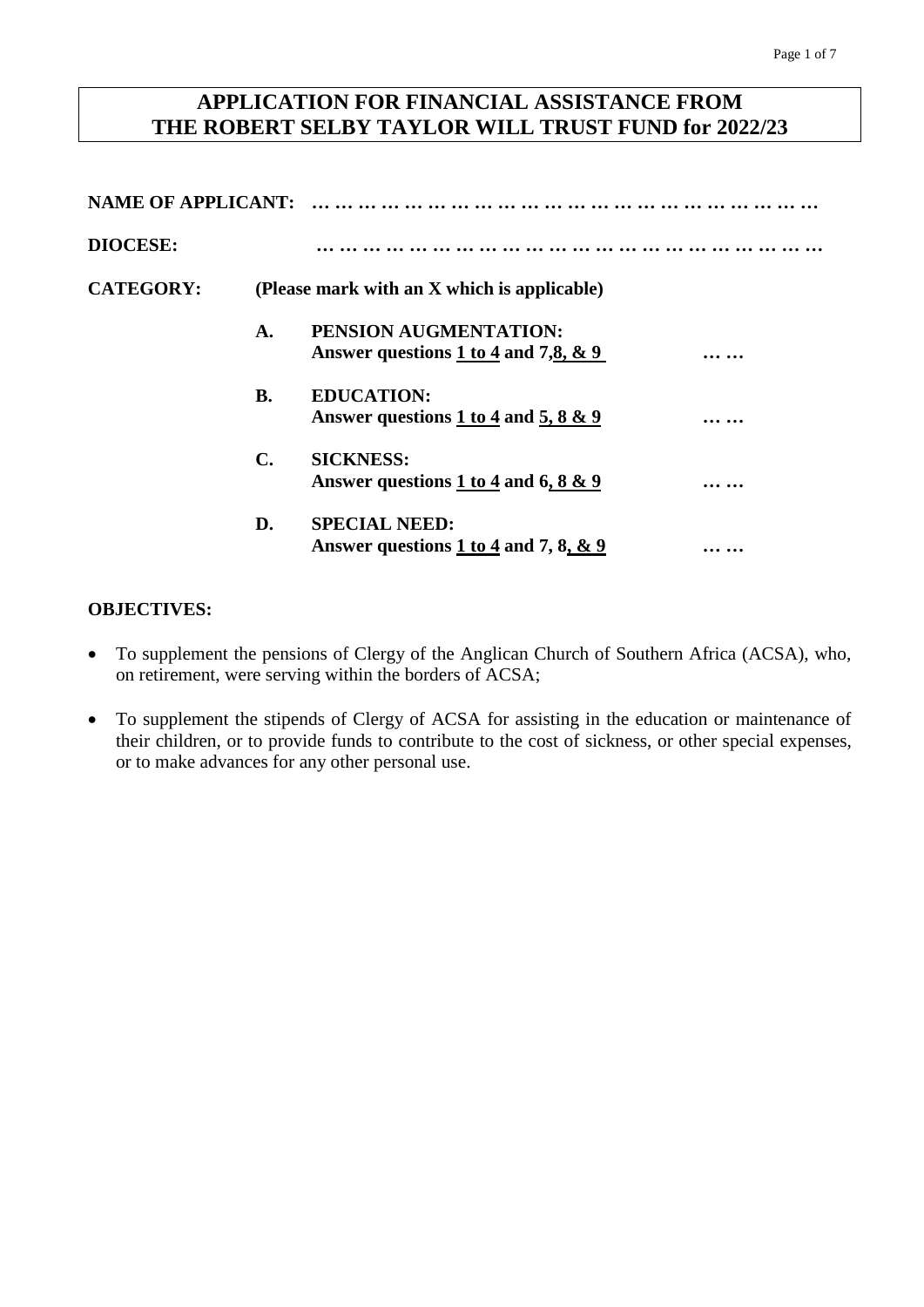|    |                   | 1. CONTACT DETAILS                                                                                                                                                                                           |  |  |  |  |  |
|----|-------------------|--------------------------------------------------------------------------------------------------------------------------------------------------------------------------------------------------------------|--|--|--|--|--|
|    |                   |                                                                                                                                                                                                              |  |  |  |  |  |
|    |                   |                                                                                                                                                                                                              |  |  |  |  |  |
|    |                   |                                                                                                                                                                                                              |  |  |  |  |  |
|    | C)                |                                                                                                                                                                                                              |  |  |  |  |  |
|    | d)                |                                                                                                                                                                                                              |  |  |  |  |  |
|    | e)                |                                                                                                                                                                                                              |  |  |  |  |  |
|    | f)                | Age:                                                                                                                                                                                                         |  |  |  |  |  |
|    | g)                |                                                                                                                                                                                                              |  |  |  |  |  |
|    |                   |                                                                                                                                                                                                              |  |  |  |  |  |
|    | $\left( i\right)$ | What is the gross amount of your monthly income from whatever source including<br>investments but excluding house and/or transport allowances this year?<br>PLEASE ATTACH A COPY OF A RECENT PAY/INCOME SLIP |  |  |  |  |  |
|    |                   |                                                                                                                                                                                                              |  |  |  |  |  |
|    | $\mathbf{i}$      | What is the gross amount of your spouse's monthly income, and other income including<br>investments this year?                                                                                               |  |  |  |  |  |
|    |                   |                                                                                                                                                                                                              |  |  |  |  |  |
|    |                   | k) Do you or your spouse own property or other assets in excess of R250 000 in value?<br>$\cdots$<br>.                                                                                                       |  |  |  |  |  |
|    |                   | IF "YES", PLEASE GIVE FULL DETAILS AS AN ANNEXURE TO THIS APPLICATION                                                                                                                                        |  |  |  |  |  |
| 2. |                   | What is your TOTAL Household Income including any support from children?                                                                                                                                     |  |  |  |  |  |
| 3. |                   | What is the amount of assistance being asked for in this application?                                                                                                                                        |  |  |  |  |  |

**QUESTIONS 1 TO 4 TO BE COMPLETED BY ALL APPLICANTS**

## **PLEASE STATE SPECIFIC AMOUNT REQUESTED: … … … … … … … … … …**

(Please write numbers and corresponding text)

4. How many Children/dependents rely on you for support?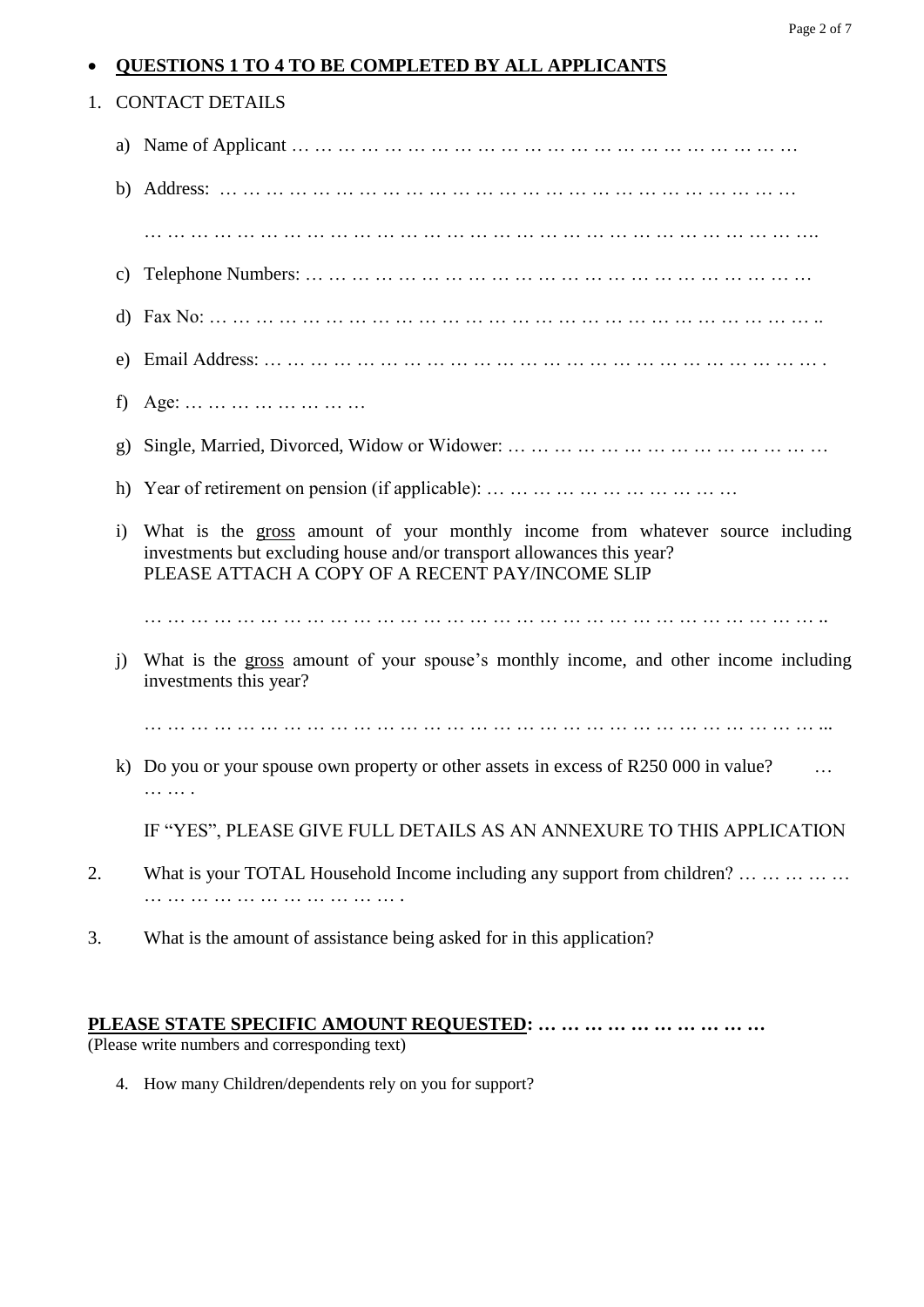#### **QUESTION 5 FOR COMPLETION FOR CATEGORY B: EDUCATION APPLICATIONS**

#### 5. EDUCATION:

a) What will be the total cost of having your children at school or tertiary institutions next year without any assistance?

… … … … … … … … … … … … … … … … … … … … … … … … … … … … … ...

b) How much of this will you and your spouse, or other members of your family, be able to provide?

… … … … … … … … … … … … … … … … … … … … … … … … … … … … … ...

c) How much of this will your Diocese provide?

… … … … … … … … … … … … … … … … … … … … … … … … … … … … … ...

d) (i) What other steps (if any) have been taken to fund these costs (e.g. part-time work, loans, bursaries etc)? If already in receipt of a bursary please give details.

… … … … … … … … … … … … … … … … … … … … … … … … … … … … … ...

### **PLEASE COMPLETE FORM ON PAGE 4 IN RESPECT OF CHILDREN FOR WHOM YOU ARE APPLYING**

### **PLEASE NOTE THAT FUNDING FOR PREPARATORY & PRE-SCHOOL EDUCATION NOT CONSIDERED**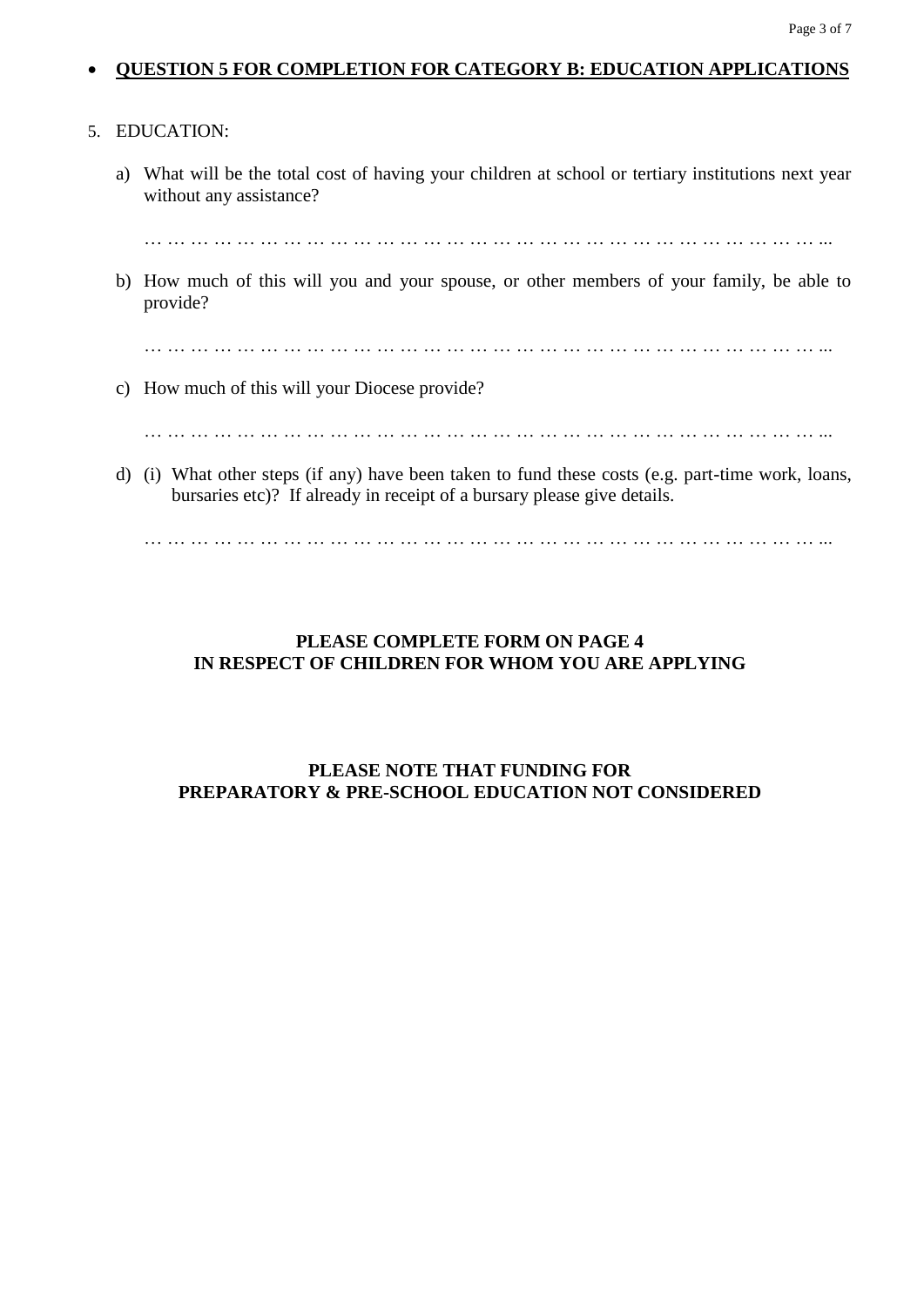#### **QUESTION 6 TO BE COMPLETED FOR CATEGORY C: SICKNESS APPLICATIONS**

## 6. SICKNESS

a) Name of sick person and, if not Applicant, relationship to Applicant.

… … … … … … … … … … … … … … … … … … … … … … … … … … … … … ... b) How long has the person been sick (state in weeks, months or years)? … … … … … … … … … … … … … … … … … … … … … … … … … … … … … ... c) What is the nature of the sickness? … … … … … … … … … … … … … … … … … … … … … … … … … … … … … ...

- d) PLEASE SUPPLY A MEDICAL CERTIFICATE IN SUPPORT OF YOUR ANSWERS TO 6(b) AND 6(c)
- e) Please indicate whether you or your spouse receive assistance in meeting medical costs and, if so, provide the name of the Fund, your membership number and the amount already received in respect of the costs incurred through this particular sickness.

… … … … … … … … … … … … … … … … … … … … … … … … … … … … … ... … … … … … … … … … … … … … … … … … … … … … … … … … … … … … ...

## **QUESTION 8 TO BE COMPLETED FOR CATEGORIES A & D - PENSION AUGMENTATION OR SPECIAL NEED APPLICATIONS**

# 7. PENSION AUGMENTATION OR SPECIAL NEED

Please give full details for which you are making application, including the amount of assistance or pension augmentation requested.

… … … … … … … … … … … … … … … … … … … … … … … … … … … … … ... … … … … … … … … … … … … … … … … … … … … … … … … … … … … … ... … … … … … … … … … … … … … … … … … … … … … … … … … … … … … ...

# **QUESTIONS 8 AND 9 TO BE COMPLETED BY ALL APPLICANTS**

8. State any other circumstances, if any, which would enable your application to be considered fully.

… … … … … … … … … … … … … … … … … … … … … … … … … … … … … ... … … … … … … … … … … … … … … … … … … … … … … … … … … … … … ...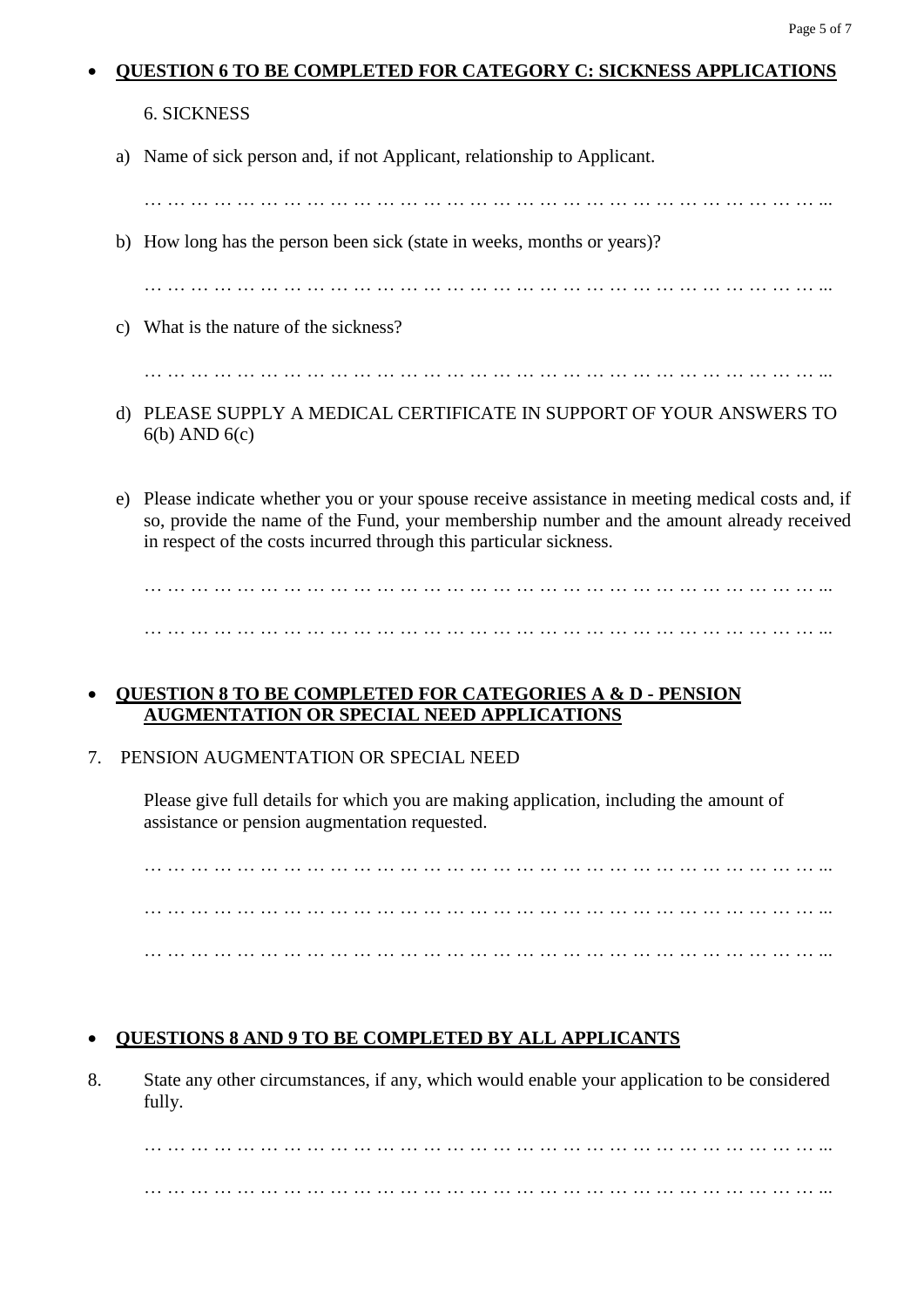## **MANDATORY REPORT BY BISHOP**

Please give as much detail as possible about the applicant to enable a fair assessment to be made.

### **Please also complete the attached Checklist to ensure that all required information/documentation is included, to assist the funding committee when considering the application.**

This entire form (including the first page indicating the category of application) should be sent to the Archbishop's Office at Bishopscourt, Cape Town, when signed and completed.